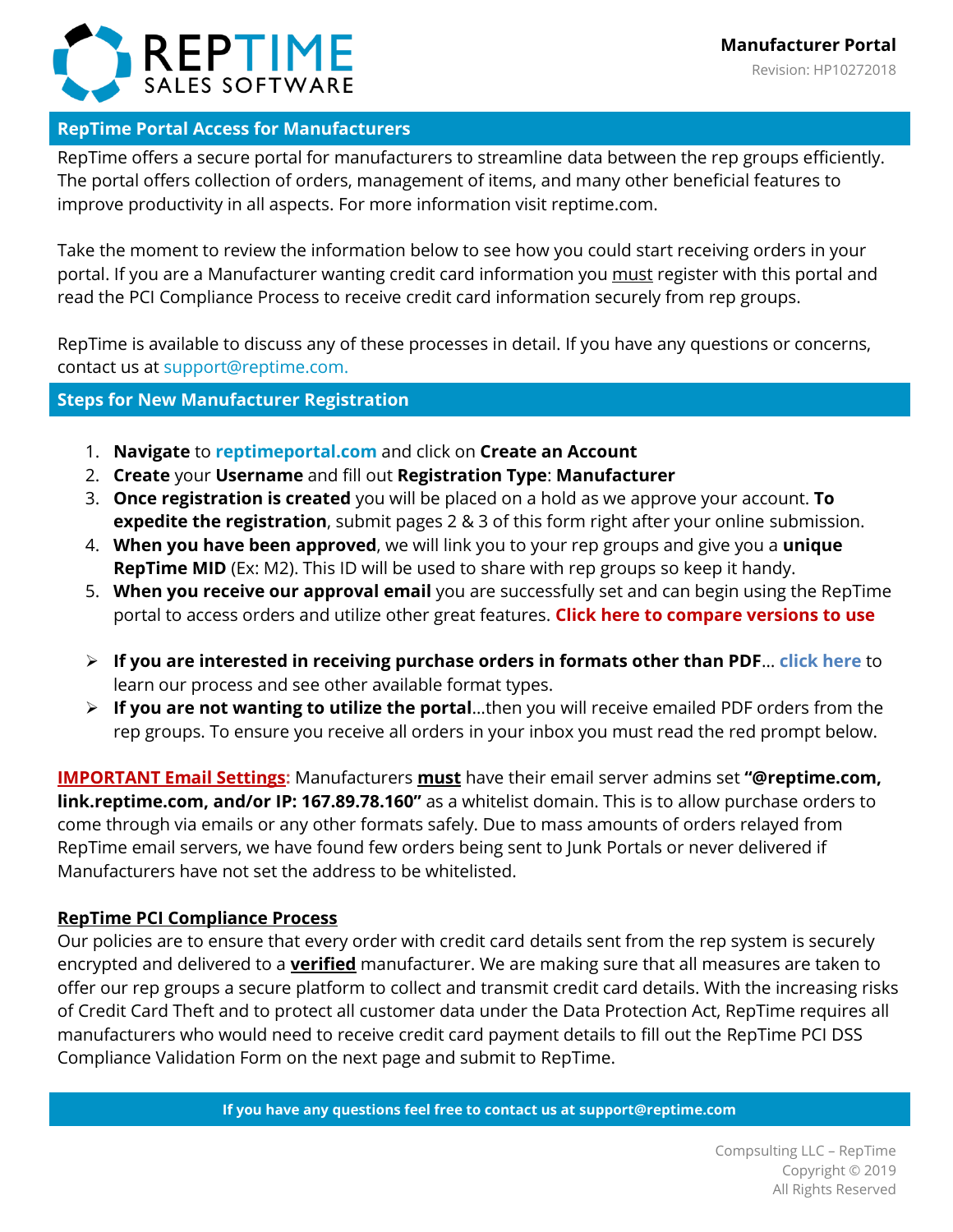

Revision: HP10272018

### **RepTime PCI DSS Compliance Validation**

**THIS FORM IS GENERATED FOR MANUFACTURERS WHO ARE RECEIVING CREDIT CARD INFORMATION FROM SALES REP AGENCIES USING REPTIME SALES SOFTWARE. REPTIME REQUIRES FULL VERIFICATION OF ALL MANUFACTURERS RECEIVING CRITICAL CUSTOMER DATA FOR CREDIT CARD PROCESSING.**

**As a verification process RepTime requires all manufacturers to read the following information and submit the form attached to begin receiving credit card details. This process helps by ensuring both ends are compliant to all PCI DSS Guidelines.** 

#### **Our Vision and Philosophy**

RepTime puts securing our customers' personal data as one of the company's highest priorities. We understand that every time a customer provides us with credit card and bank account information, or other sensitive personally identifying information, they trust that we will protect it—and this policy is designed to ensure that this trust is not misplaced. The foundation of our information security program is a set of strong policies that are in balance with business operational needs.

#### **Security Environment**

RepTime utilizes customer data to deliver services to our customers. Accordingly, all customer information to include cardholder data as well as other sensitive customer and company information, will be protected by all staff, contractors, partners and services providers in accordance with well-defined policies and procedures.

RepTime will operate on the security principle of "that which is not explicitly allowed is explicitly denied." Attempts by anyone to access, monitor, use or share information that is not explicitly allowed to them by our security program will be considered a security violation. Further, access to sensitive information will be permitted on a "need to know" basis, such that employees have access to only those data and systems required to perform their assigned jobs. We will deploy systems, processes, policies and training to protect our mission critical data assets and customer privacy. Most important, we will monitor and enforce compliance to our policies.

#### **Manufacturer Management**

Manufacturers, partners and other third parties will be required to comply with the same standards established for RepTime. All Manufacturers storing or otherwise accessing our customers' card holder data must provide proof of PCI DSS Compliance.

#### **Sanctions for Policy Violation**

Failure to comply with Security policies & guidelines may result in disciplinary action by RepTime depending upon the type & severity of the violation, whether it causes any liability or loss to the company, and/or the presence of any repeated violation(s). Each situation will be judged on a case-by-case basis. Sanctions may include termination of data processing and/or referral for unlawful prosecution, warnings, or additional security awareness training. There is no requirement for advance notices, written or verbal warnings, or probationary periods.

#### **Manufacturer Management**

All Manufacturers that will have access to "Critical Confidential" information, including customer Credit Card numbers and Bank Account numbers, must be covered by a formal contract that includes the following guarantees:

- Service providers must comply with all PCI DSS requirements, and maintain and provide proof of PCI DSS certification.
- $\triangleright$  Service providers must acknowledge responsibility for security of the cardholder data they possess, including but not limited to:
	- o Protect cardholder data as specified by the PCI DSS, if processing or storing payment card data on behalf of RepTime.
	- o Report any known or suspect compromise of that data to the company as soon as possible.
	- o Allow for audits by VISA/MasterCard/American Express/Discover or VISA/MasterCard/American Express/Discover-approved entities in the event of a cardholder data compromise.
	- o Ensure continued security of cardholder data retained during and after contract terminations.

As part of the Manufacturer Management program, RepTime will perform due diligence on each Manufacturer prior to signing any contract to confirm that the above guarantees have been adequately met.

On at least a yearly basis, RepTime will review all Manufacturers that have access to "Critical Confidential" information to ensure that:

- $\triangleright$  PCI DSS compliance certification is up-to-date
- $\triangleright$  Other procedures to protect confidential information continue to adequately protect customers and are being properly executed
- $\triangleright$  Make any changes necessary to policies and procedures

| Manufacturer Name:     | <b>Contact Name:</b>                                                                                           |       |
|------------------------|----------------------------------------------------------------------------------------------------------------|-------|
| <b>Position/Title:</b> | Signature: the contract of the contract of the contract of the contract of the contract of the contract of the | Date: |
|                        | We require this page to enable any manufacturer for receiving credit card details                              |       |
|                        | If you have any questions feel free to contact us at support@reptime.com                                       |       |